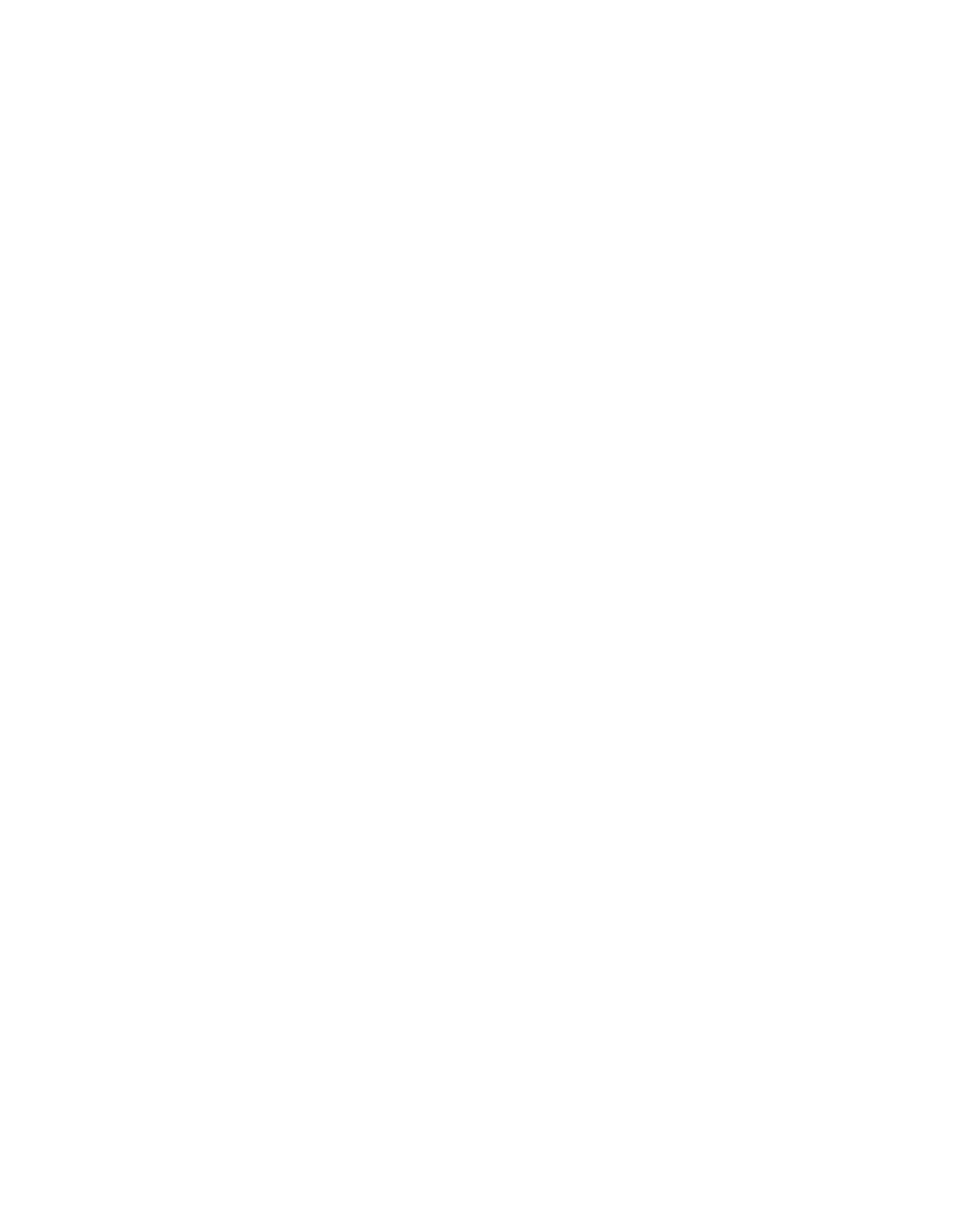## **Chapters**  $1 - 7$

- 1) What strategy did you use while you read this section?
- 2) List two adjectives to describe each of these characters and give a reason in a complete sentence.

Perloo

Lucabara

Jolaine

Berwig

3) Why do you think Jolaine wants to see Perloo before she dies?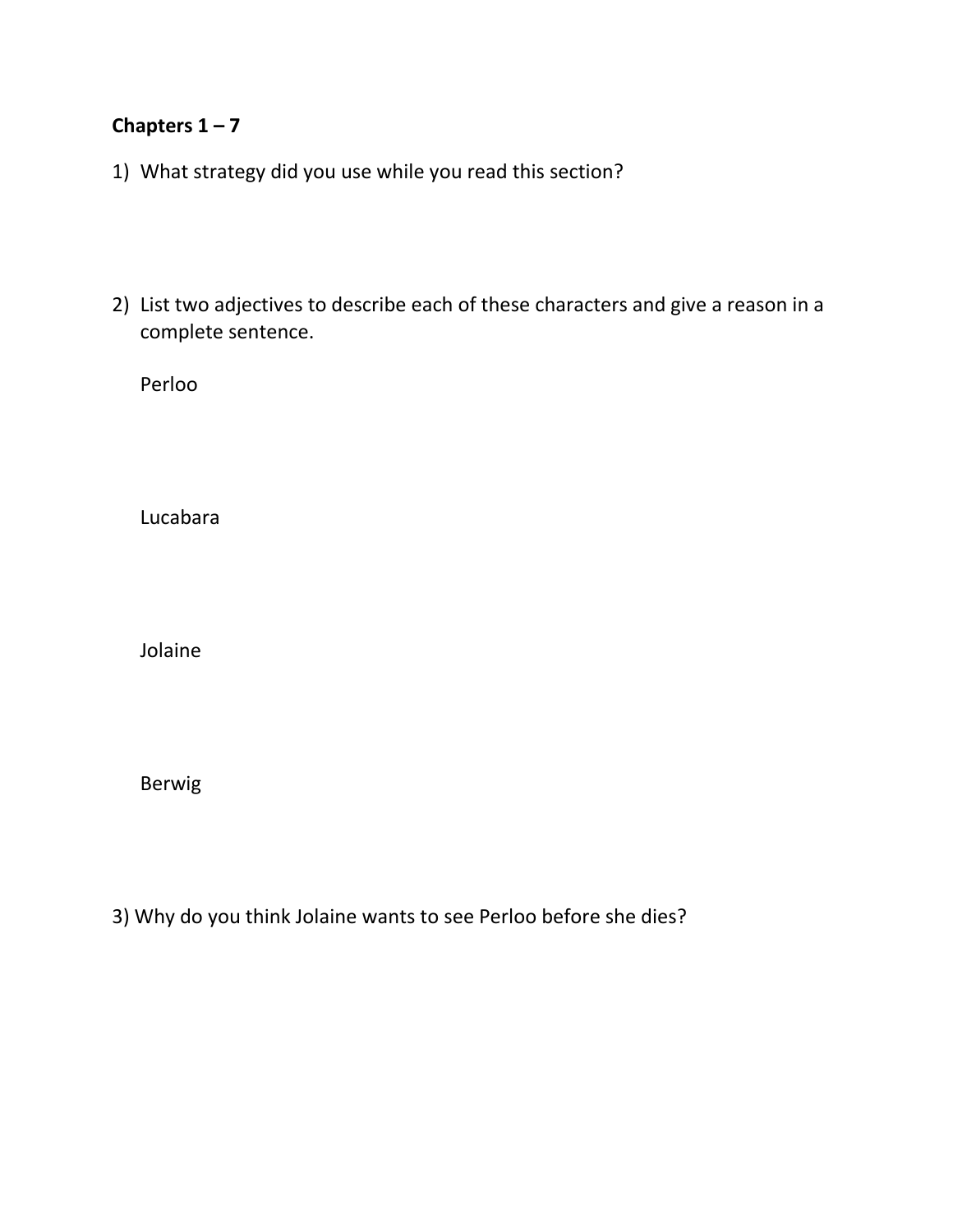4) Mogwat has been mentioned several times thus far in the story. What is the importance of this character?

5) Reread the last two paragraphs of chapter six and describe in your own words Granter Jolaine's room.

6) Of the characters introduced so far, whom do you feel should be the next granter? Why?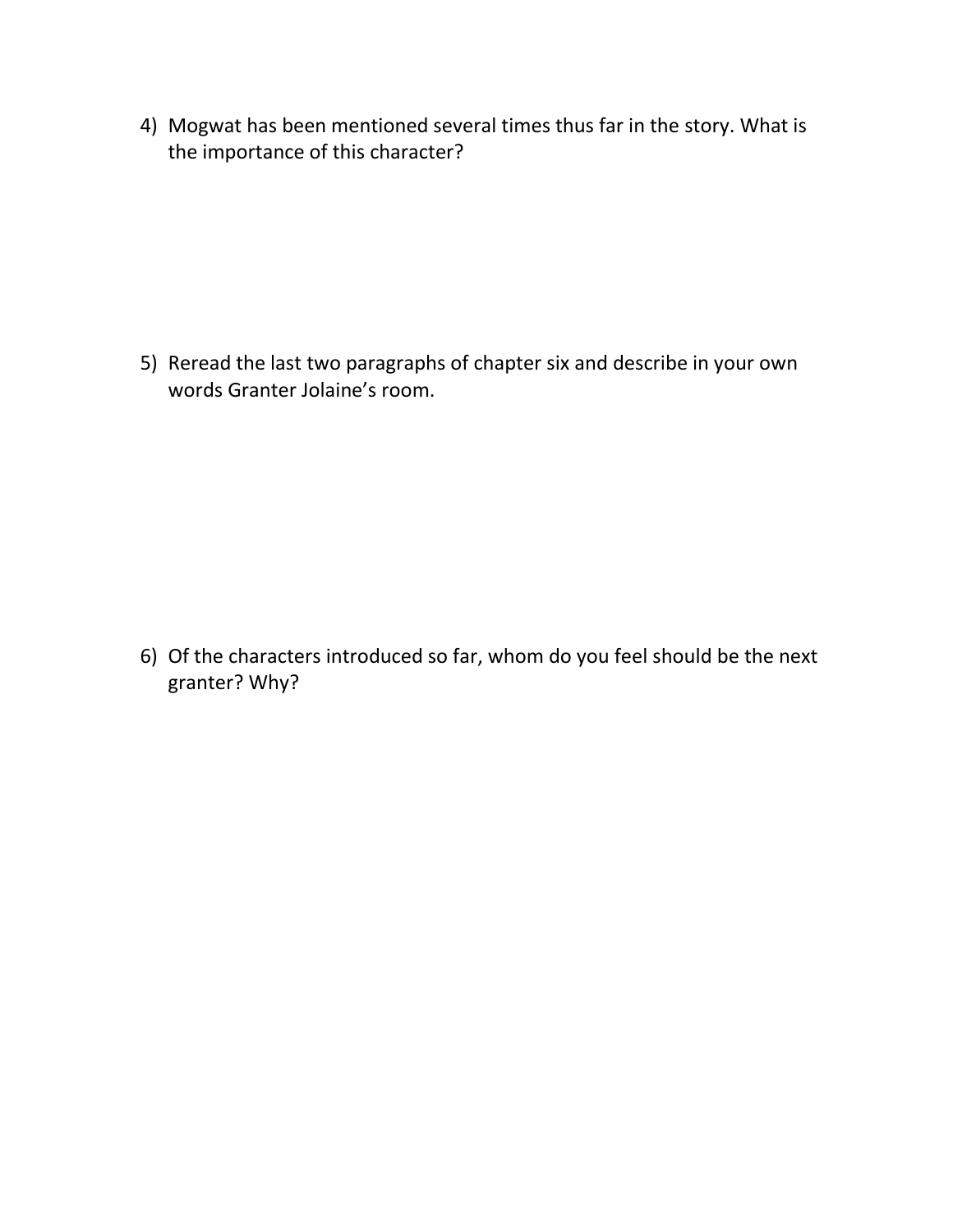### **Chapters 8 – 14**

1) How did Berwig manage to get everyone in the Montmer burrow to search for Perloo and Lucabara?

2) Perloo often uses phrases such as "Oh, bird's teeth!" or "Oh, dry dust!" Describe how he feels when he says such a phrase. Also, tell what you might say when you find yourself in a situation that makes you feel like Perloo.

3) Think of Berwig's character traits. Think of a character from another story and explain how this character shares some of Berwig's qualities.

4) Why didn't Fergink turn in Lucabara and Perloo?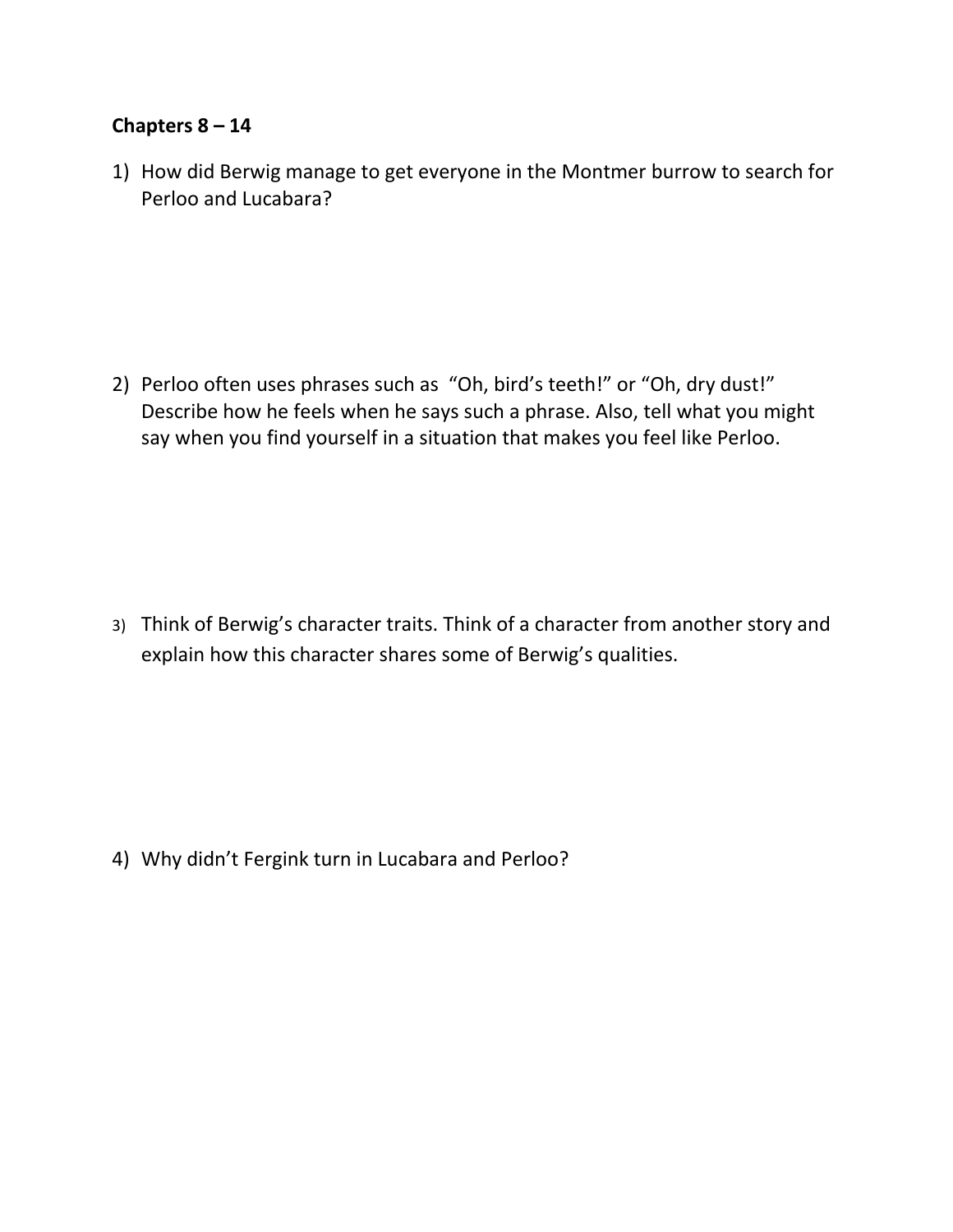5) Do you think Jolaine made the right choice to proclaim Perloo as the new granter? Explain.

6) In chapter thirteen, Lucabara told Perloo that Felbarts were cowards. Does she still feel this way at the end of chapter fourteen? Explain.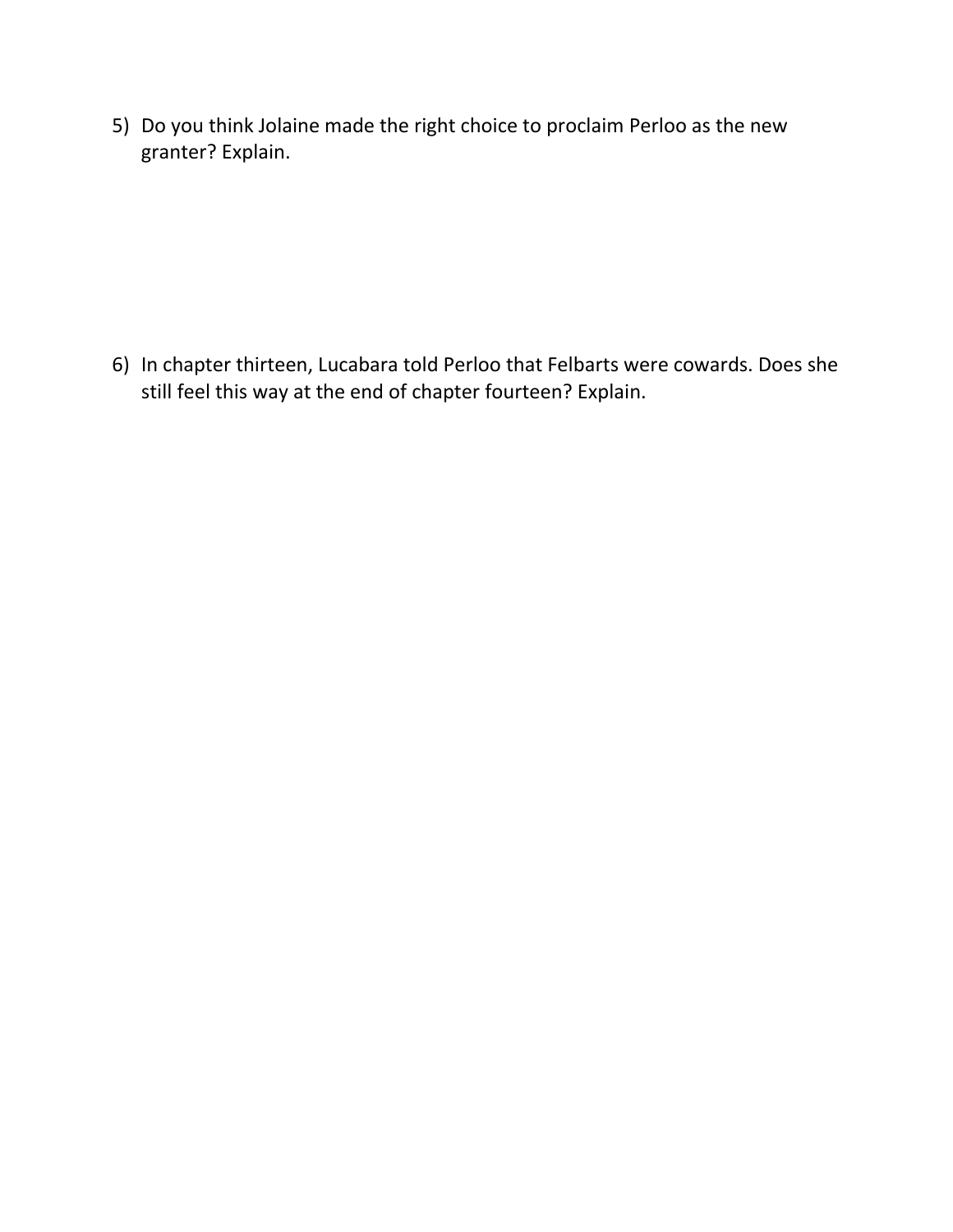### **Chapters 15 – 21**

1) We are half way through the novel. How well do you think you understand it so far?

What are some questions you have or things you don't understand?

If you think you have a perfect understanding of the novel, what reading strategies are you using to make such a perfect understanding possible?

2) In chapter fifteen, Perloo asks to speak privately with Weyanto. What does Weyanto mean when he tells Perloo, "That's the easy truth."?

3) How are Berwig and Senyous the same? How are they different? Explain. If needed, you may use the Venn Diagram at the end of the packet or create your own way of organizing your ideas.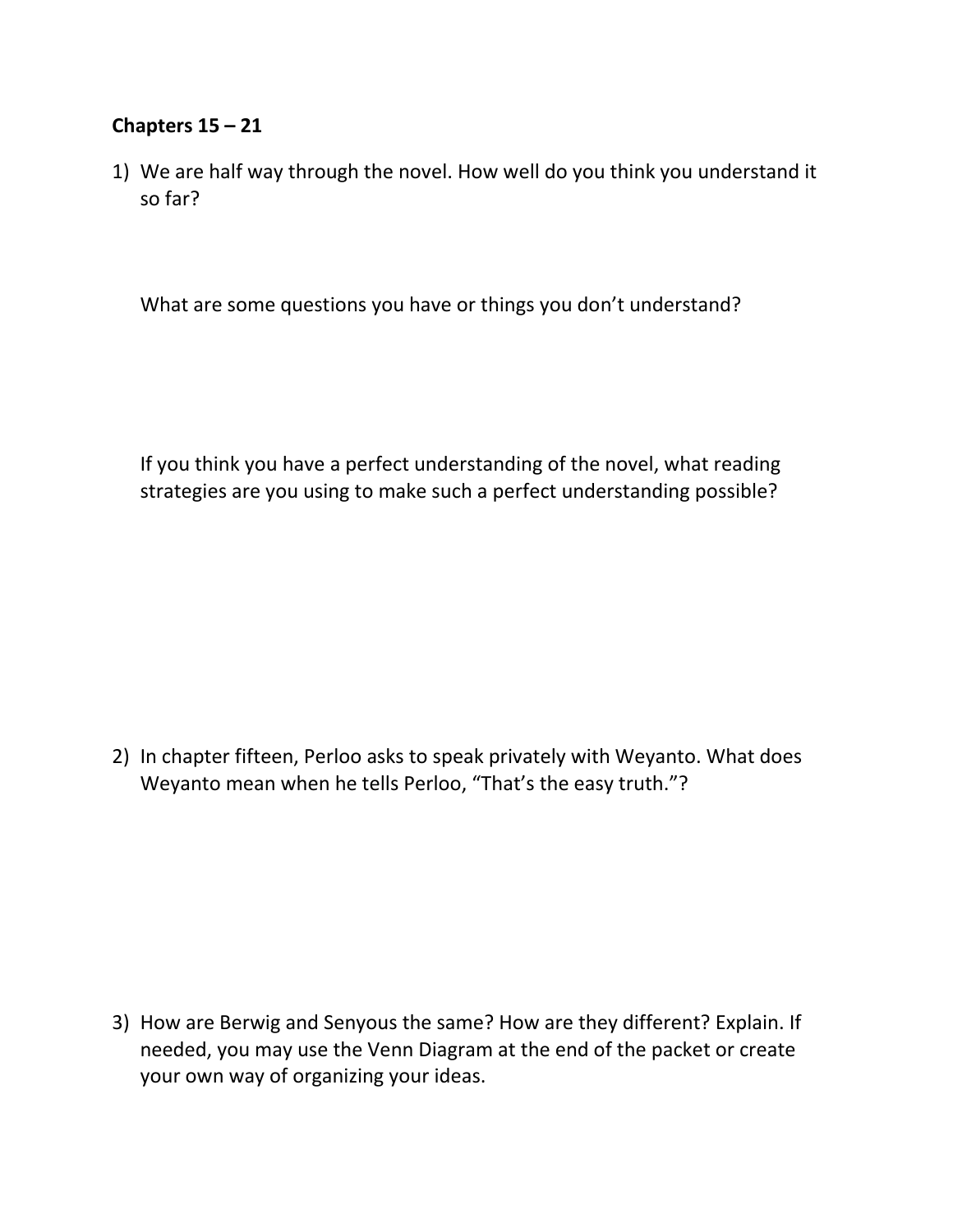4) The author uses descriptive language to influence the reader's impression of Gumpel's physical appearance. Cite an example of this language and illustrate it.

5) How do Berwig and Perloo feel about each other? Are they on the same side? Explain.

6) Earlier in the novel, Perloo promised Weyanto that he would not try to run away again. Did he keep his promise? Explain.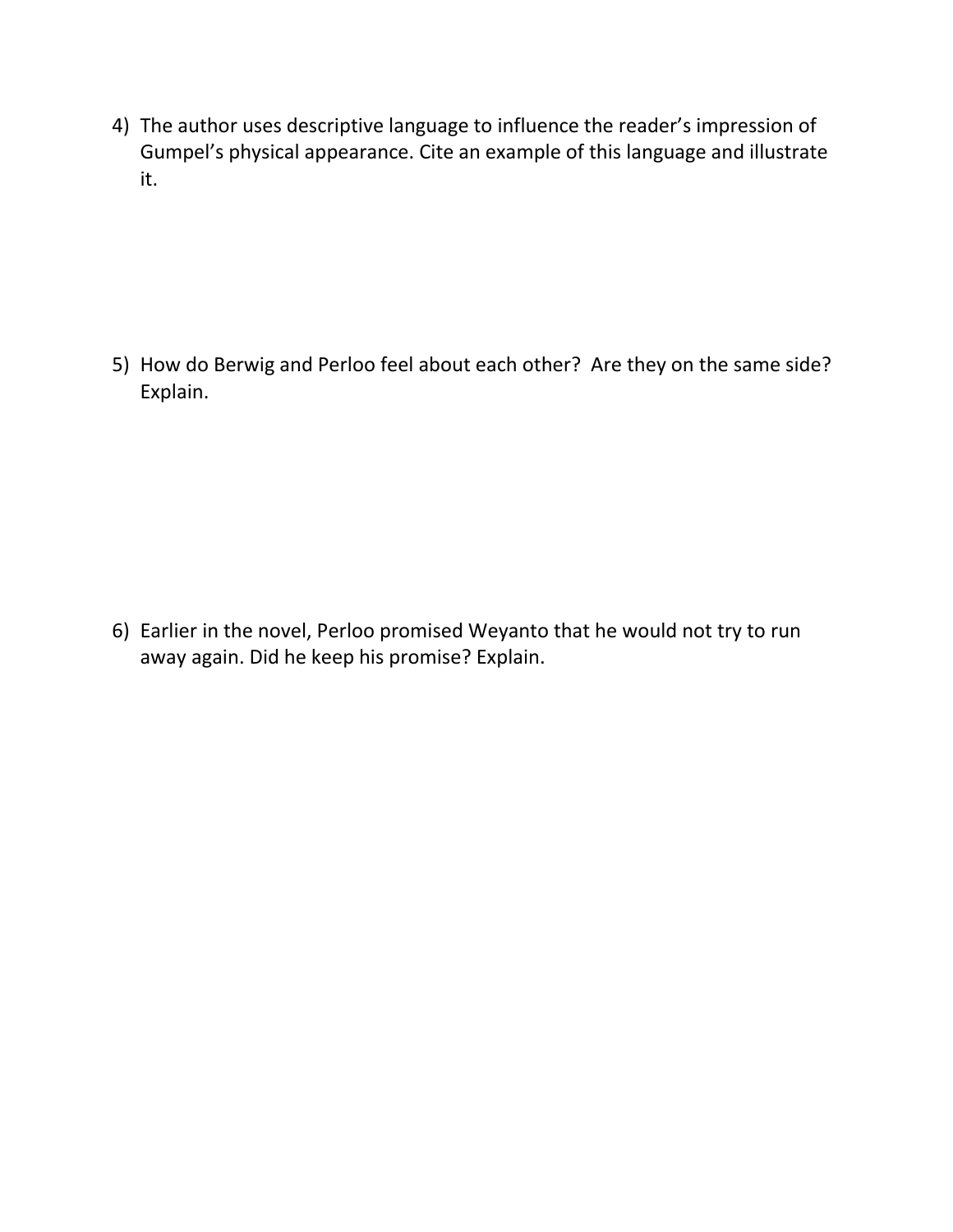### **Chapters 22 – 28**

1) Why do the characters in jail not have a problem with Lucabara's story of Jolaine's death?

- 2) How long has it been since Lucabara was sent to bring Perloo to Jolaine?
- 3) When you come to a word with which you are unfamiliar, what do you normally do? Provide an example and explain.

4) If you were packmaster Weyanto, how would you feel about Perloo?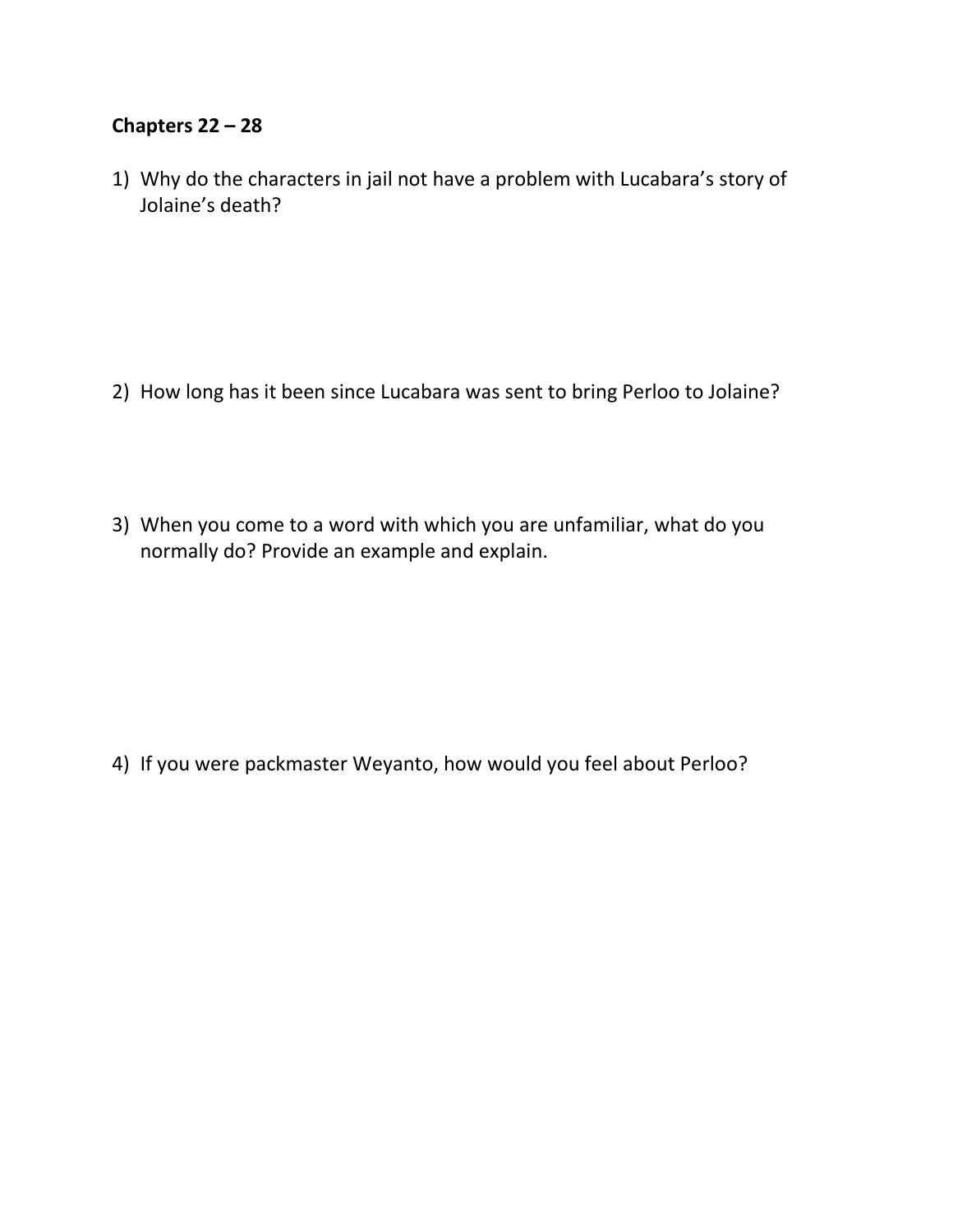- 5) Berwig has a surprise for Senyous. What is it?
- 6) Which is more fun to play with, light, powdery snow or heavier, more packable snow? Provide a few examples in your explanation.

7) In your own words, write a brief paragraph to tell what you know about the "challenge."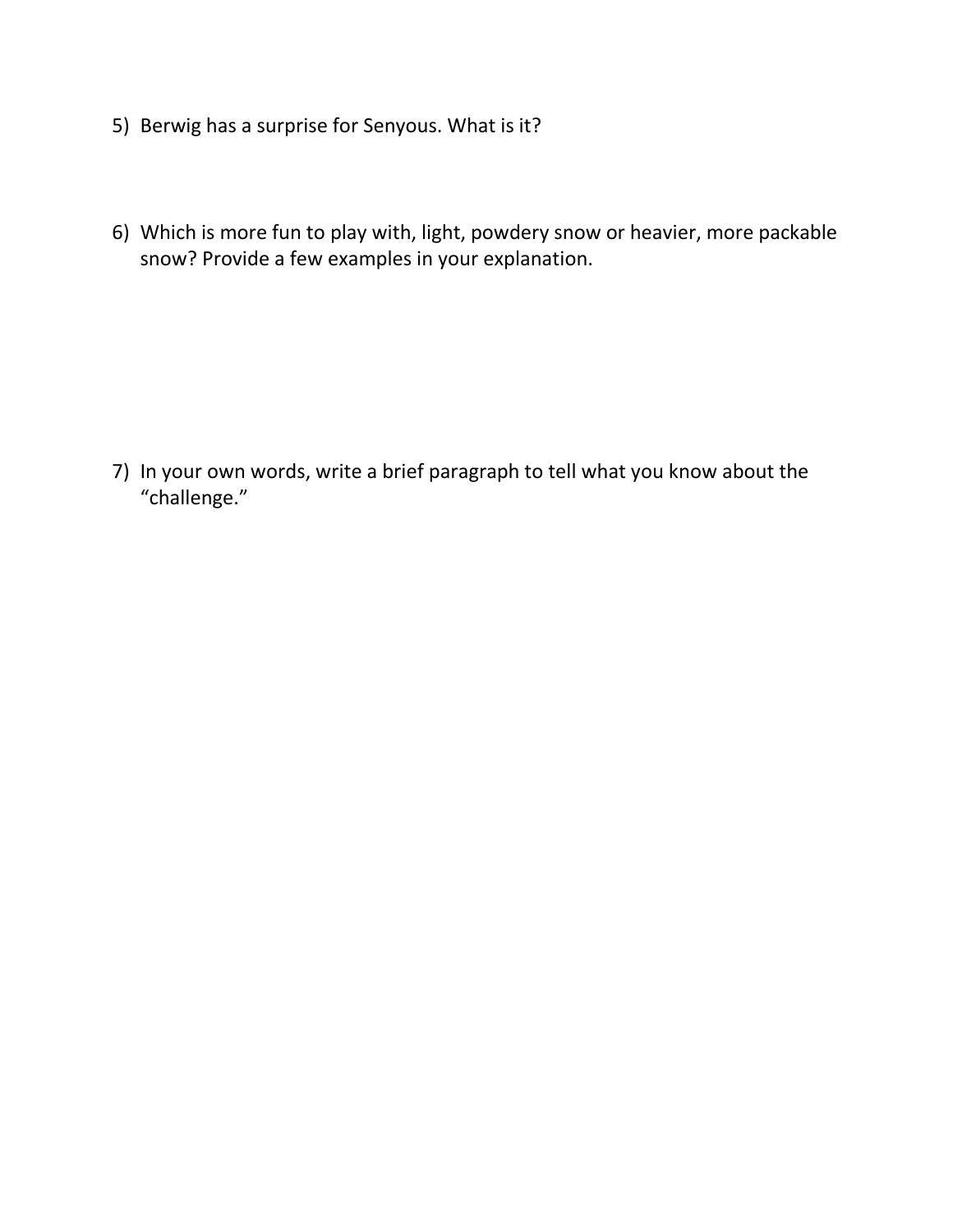Chapters 29 – 34

1) Why do you suppose that many Montmers do not think that waging war is a good idea?

2) Would Berwig get to act as granter if it wasn't for Senyous' help? Explain.

3) How does Berwig want the challenge to end?

4) Imagine that a famous movie producer wanted to make Perloo, the Bold into a live action movie and you were selected to be an actor who can chose to play any part you wanted. Which part would you play? Why?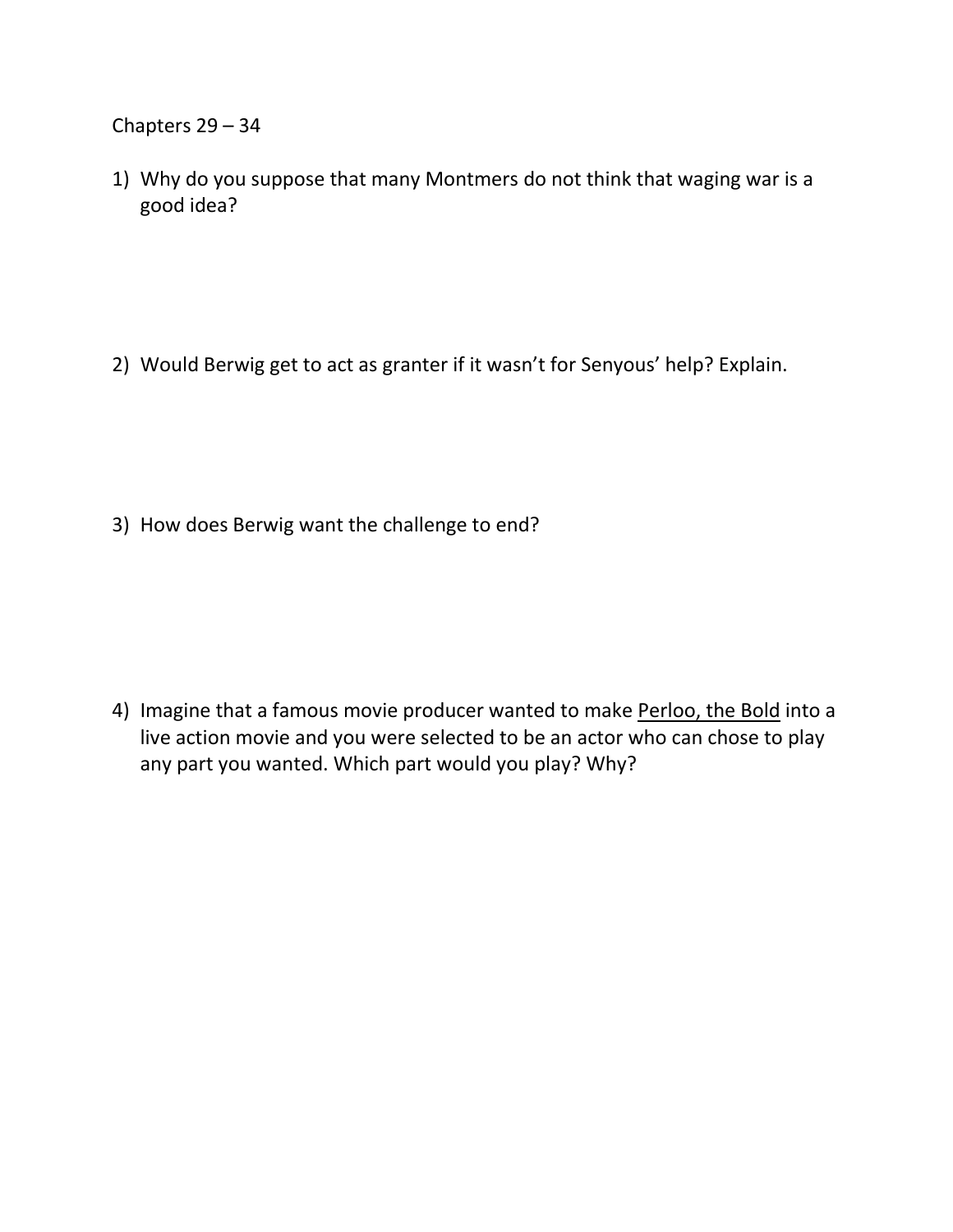5) Describe what would be your favorite scene or part of the book?

6) Reread the sayings of Mogwat the Magpie from the back of the book. Which sayings do you like most and why?

Find two other examples in the novel of some of the other wise sayings from Mogwat, and explain what you think they mean?